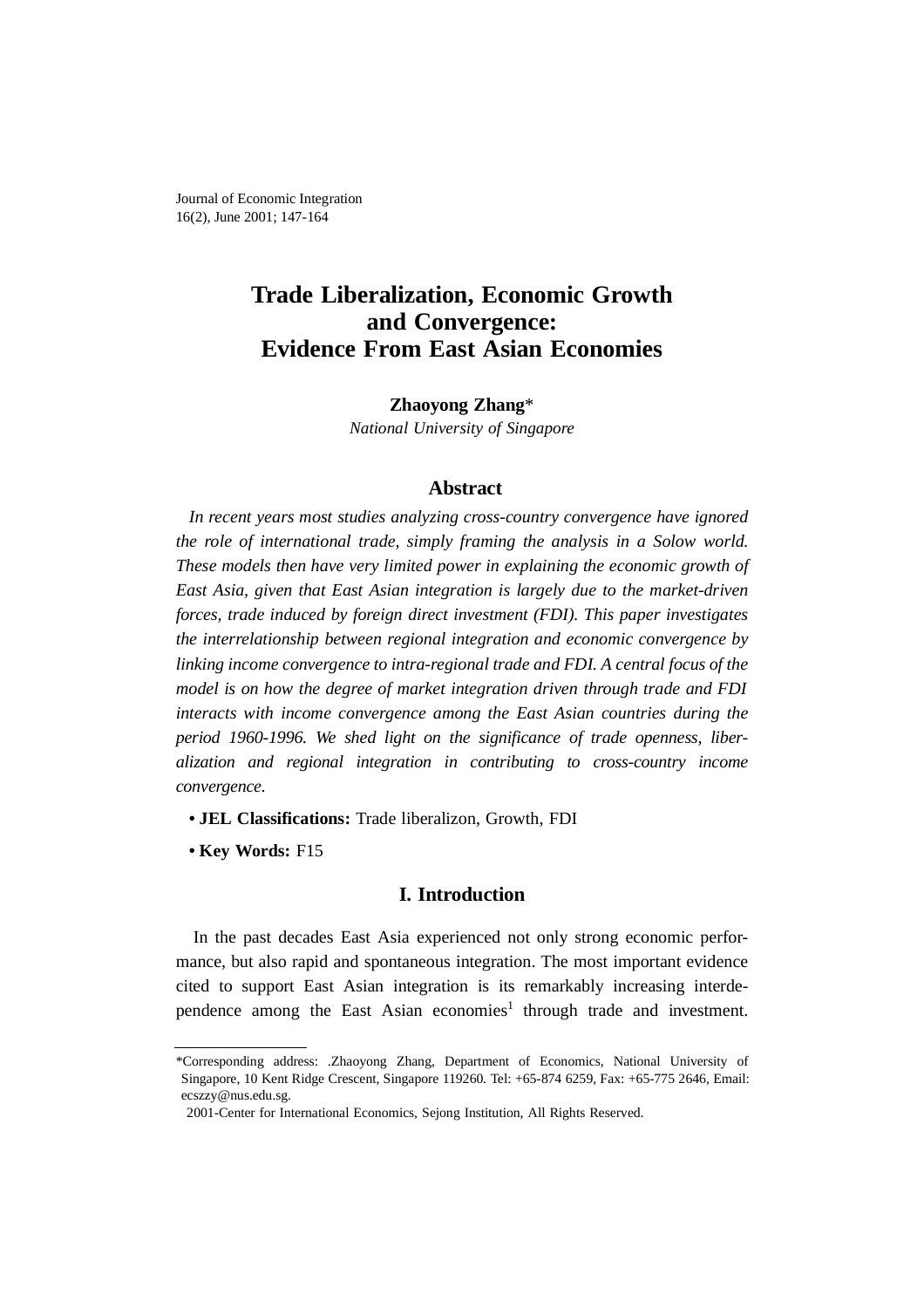Differing from the integration in Europe and North America, East Asian integration has occurred in the absence of a formal institutional framework, marketdriven in nature. It is the international firms that create linkages across borders in their search for profitable opportunities through trade, foreign direct investment (FDI), technology contracts, and other arrangements in accordance with changes in comparative advantage and industrial upgrading in these economies. Policies such as preferential trading arrangements have traditionally not played much of a role in the integration of East Asian economies.<sup>2</sup> Such trends toward spontaneous regional integration result from progressive outward orientation of individual economies trade and investment policies and unilateral liberalization of goods and capital markets (Dobson and Chia, 1997).

How do the trade-FDI linkages drive regional integration and affect the income convergence? Most recent studies analyzing cross-country convergence have ignored the role of international trade and investment, simply framing the analysis in a Solow world. These models then have very limited power in explaining the East Asian economic dynamism, given that East Asian integration is largely due to the market-driven forces, trade induced by FDI. This paper aims at investigating the relationship between regional integration and economic convergence by taking account of trade and FDI. A central focus of the model is on how the degree of market integration driven through trade and FDI interacts with income convergence among the East Asian countries during the period 1960-1996. We shed light on the significance of trade openness, liberalization, FDI flows and regional integration in contributing to cross-country income convergence.

This paper is organized as follows. In section 2 we briefly discuss the concept of convergence and the theoretical framework for our empirical study. Sections 3 and 4 discuss the statistical model designed to test our hypothesis of convergence in East Asia, and the empirical results. In section 5 we test the proposition that East Asia will converge to the level of incomes in the lead country of Japan. And the final section concludes the paper.

<sup>&</sup>lt;sup>1</sup>In this study, we define the East Asian economies as China, Hong Kong, Indonesia, Japan, South Korea, Malaysia, the Philippines, Singapore, Taiwan, and Thailand. The Asian NIEs include Hong Kong, South Korea, Singapore and Taiwan.

<sup>2</sup> For instance, although such arrangements have existed in the Association of Southeast Asian Nations (ASEAN) since 1977, the intra-ASEAN trade as a percentage of its total trade has barely increased from about 15% in 1976 to 17.7% in 1992 (Zhang and Ow, 1996). On the other hand, the fastest trade growth within the region has been the growth of trade with China since 1979, and this has occurred in the absence of formal trade arrangements.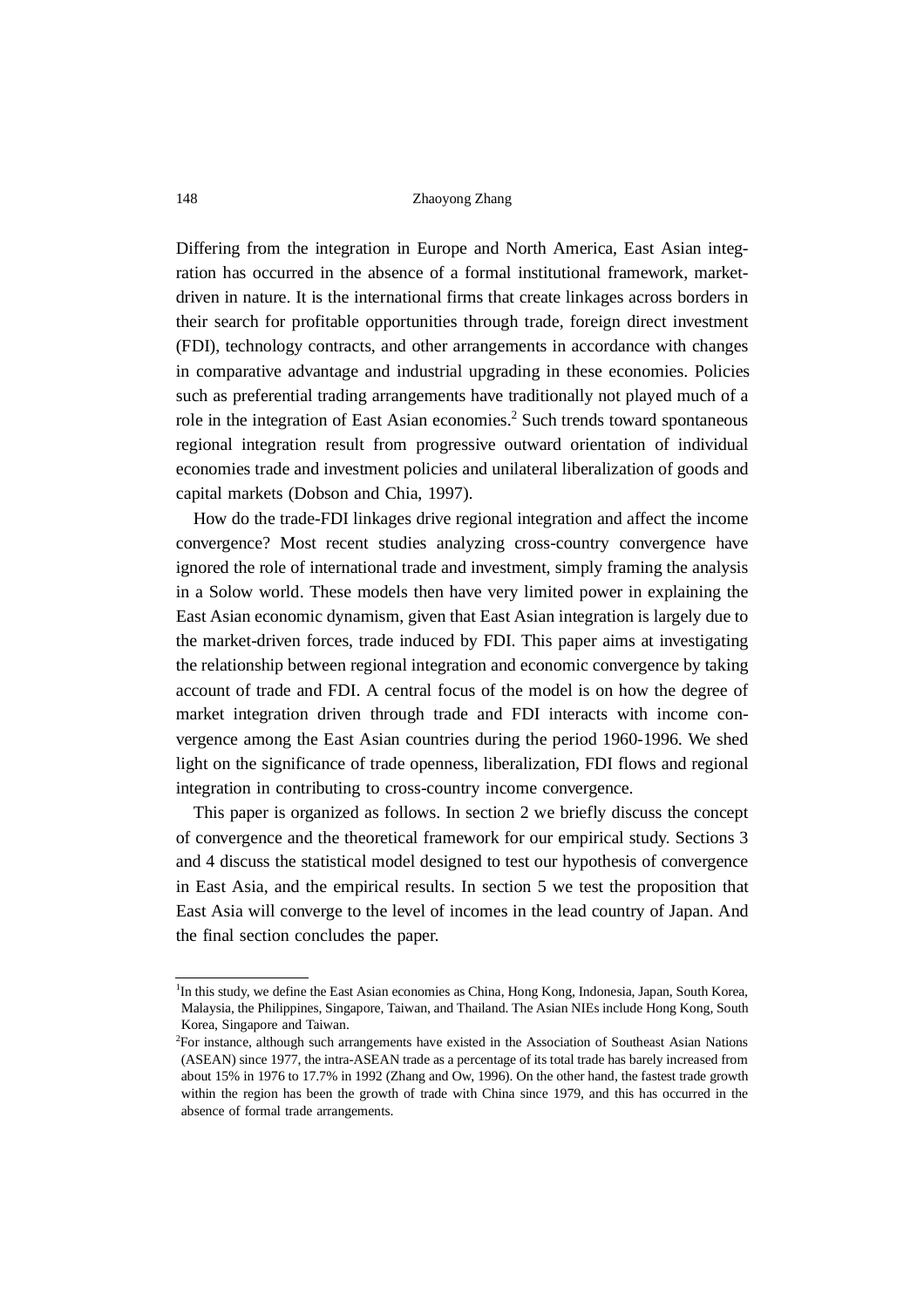## **II. The Theoretical Framework**

One of the corollaries associated with the neoclassical growth models, such as Ramsey (1928), Solow (1956), Cass (1965), and Koopmans (1965), is that the growth rate of per capita income of an economy is inversely related to its starting level of per capita income. Thus, poor economies tend to grow faster than rich ones, so that the poor economies tend to catch up with the rich ones. In other words, there is a tendency for convergence in level of per capita income across economies in the long run.

The equation for testing convergence is derived from the neo-classical Solow type growth model incorporating a Cobb-Douglas production function with constant returns to scale. In essence it is a log-linear approximation of the transition path towards the steady-state value, and it can be written *à la* Barro and Sala-i-Martin (1991):

$$
(1/T)log(y_{i,t}/y_{i,t-T}) = \alpha - \{log(y_{i,t-T})\}(1 - e^{-\beta T})(1/T) + other\ variables
$$
 (1)

where  $(y_{i,t})$  is GDP per capita in country *i* at the beginning of the interval,  $(y_i)$ is GDP per capita in country *i* at the end of the interval, *T* is the total length of the interval,  $\beta$  is the annual rate of convergence, and other variables are explanatory as well as dummy variables. If the rate of convergence is positive, i.e.  $\beta > 0$ , then the data set is said to exhibit β-convergence. The higher the β value, the greater the responsiveness of the average growth rate to the gap with its steady state value, that is, the more rapid the convergence to the steady state. This outcome is referred to as *absolute* β*-convergence* in Barro and Sala-i-Martin (1991) because in the neoclassical model per capita incomes are supposed to converge irrespective of the structural characteristics of the economies in the sample. This compares with the *conditional* β*-convergence* (Barro and Sala-i-Martin, 1992; Sala-i-Martin, 1996) where per capita incomes of countries which display similar structural characteristics tend to converge in the long run irrespective of their initial level of output. The conditional convergence and the absolute convergence hypotheses coincide only if all the economies have the same steady state (Sala-i-Martin, 1996).

If the dispersion of per capita incomes of a group of economies around the mean tends to decrease over time the group is supposed to display sigma convergence*, or* σ*-convergence*. Sala-i-Martin (1996) states that β-convergence is a necessary, but not a sufficient condition for  $\sigma$ -convergence: the latter relates to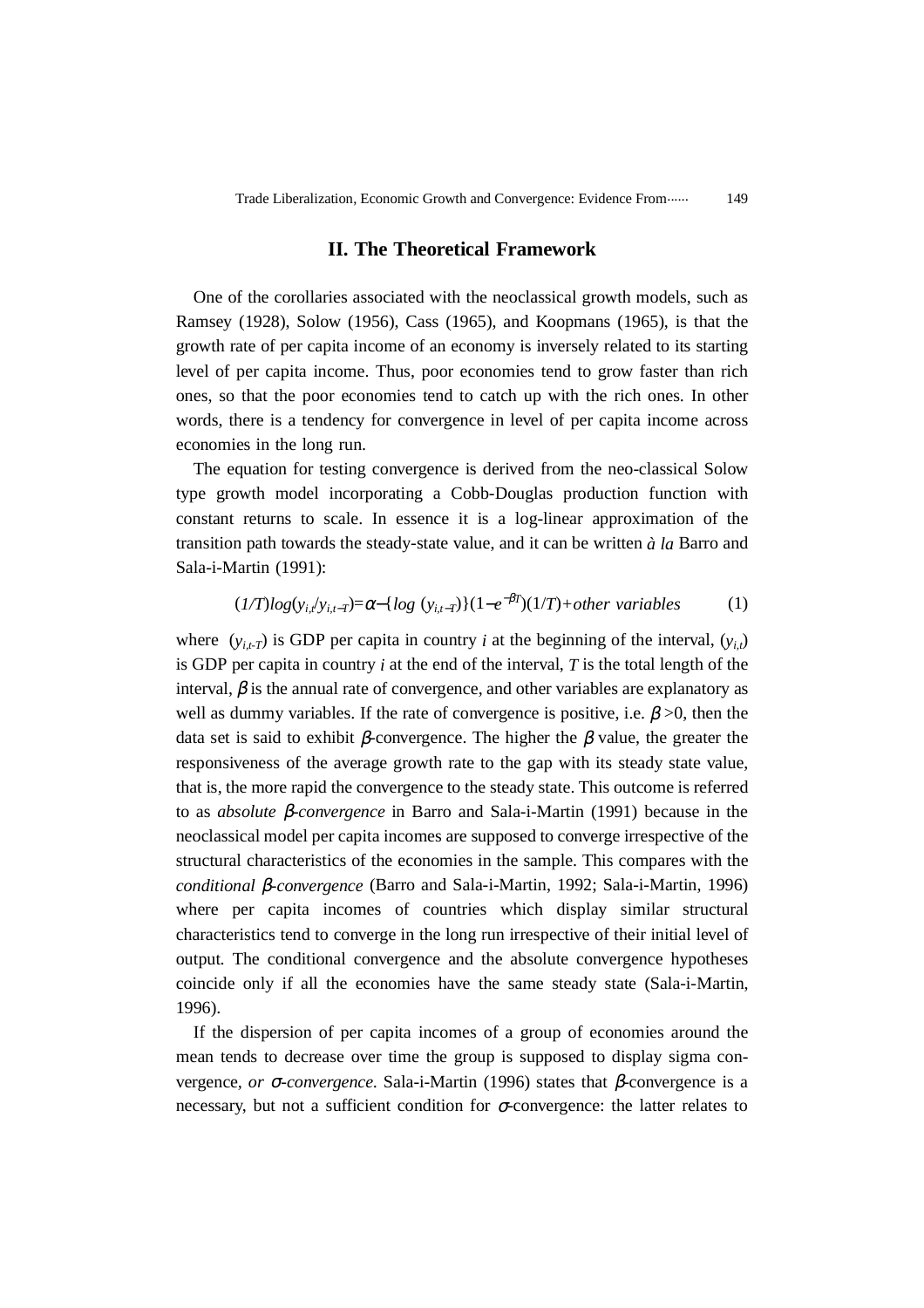whether or not the cross-country distribution of world income shrinks over time, and the former relates to the mobility of different individual economies given the distribution of world income.

How is trade liberalization correlated with economic convergence? Does international trade cause per capita income convergence across countries? The existing literature on this issue offers a mixed result. Grossman and Helpman (1991), Matsuyama (1992) and others have examined the relationship between trade openness and long-run growth and found that a country that is behind in technological development can be driven by trade to specialize in traditional goods and experience a reduction in its long-run rate of growth. Bernard and Jones (1996) provide some evidence that freer trade causes income to diverge across countries since "in the tradable-goods sectors, comparative advantage leads to specialization, and to the extent that countries are producing different goods, there is no a priori reason to expect the technologies of production to be the same or to converge over time" (p.1237). In contrast, Ben-David (1993, 1996) and Sachs and Warner (1995) have been among the first to present evidence linking trade to economic convergence. Ben-David (1993) analyzes the trade liberalization processes in Europe and North American, and finds that per capita income dispersion among liberalizing countries shrank after liberalization started. In Ben-David (1996), he finds that groups of relatively wealthy countries which trade significantly among each other tend to display significant per capita income conver-gence relative to the convergence patterns of randomly grouped countries in 1960-1989. With the classification of each country as either "open" or "closed" to inter-national trade, Sachs and Warner (1995) conclude that only the open economies display a strong tendency towards economic convergence, and that poor economies need to reduce trade barriers in order to catch up with rich economies.

## **III. Role of Trade and FDI in Economic Convergence**

The essence of new growth theory is that human capital and technical progress are endogenous to the system, which are the important forces underlying economic growth and convergence. The adoption and accumulation of technologies determine relative output levels and growth rates. It is therefore crucial for the poor countries to acquire innovation, adoption and accumulation of technologies, learning by doing and learning by what others are doing, through proactively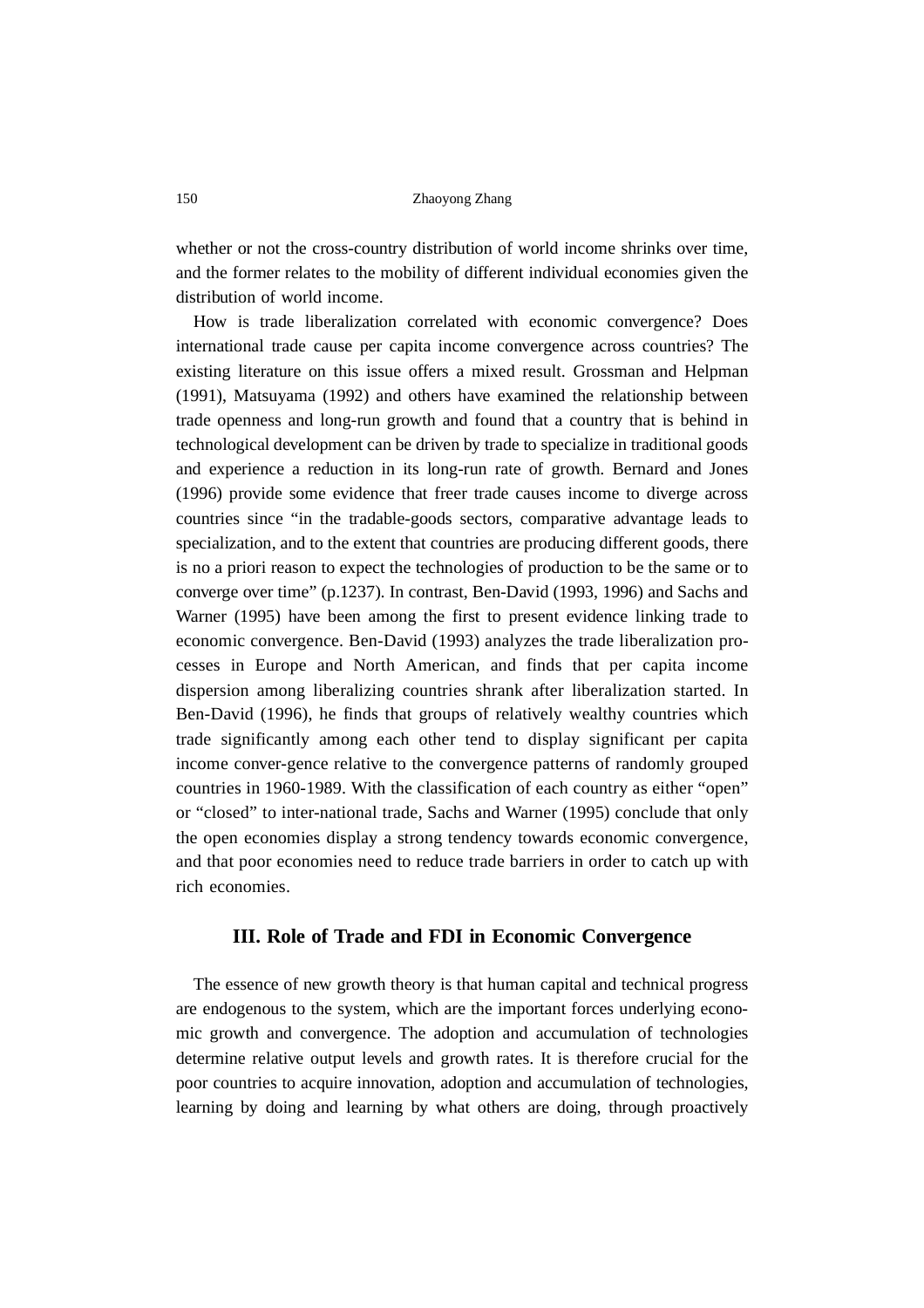promoting foreign trade and inward FDI, in order to catch up with the rich. Foreign trade provides the poor countries with a means of access to the new technologies, capital equipments, and new products in the world market which in turn spurs local firms to undertake innovative activities and enhance efficiency and competitiveness.

The major benefits of inward FDI conferred on host economies include a package of necessary capital, foreign exchange, technology, entrepreneurial and managerial skills, as well as gaining foreign market access. FDI is perceived as a conduit for an effective transfer of technology and human skills to host economies. Most importantly, through supplying foreign firms and establishing business linkages, local firms are able to learn by what foreign firms are doing and how to improve management efficiency and competitiveness in the market. Direct competition with foreign firms in producer and factor markets also promotes investment of local firms in human capital and research and development.

In order to test for the impact of foreign trade and FDI on economic convergence, we amend the standard equation of convergence to incorporate the variables of exports and FDI as proportions of GDP. Thus we rewrite equation (1) in the following form:

$$
(1/T)log(y_{i,t}/y_{i,t-T}) = \alpha - \{log(y_{i,t-T})\} (1 - e^{-\beta T})(1/T) + \gamma log(X_{i,t}/GDP_{i,t}) + \eta log(FDI_{i,t}/GDP_{i,t}) + \varepsilon_{i,t,t-T}
$$
(2)

where  $\varepsilon_{i,t}$  is a distributed lag of the error terms between *t* and *t*-*T*. Equation (2) argues that the degree of exposure to international trade and foreign investment plays a significant role in the convergence of per capita GDP across the economies. In particular, we postulate that with trade liberalization and favorable FDI policies in the East Asian economies during the past decades, the convergence of income per capita in the region will result. In the next section we test this proposition using data spanning from 1960 to 1996 for the ten East Asian economies. We will also shed light on the existence of convergence clubs in which some countries converge faster to the level of incomes in the lead country of Japan than the others.

### **IV. Empirical Evidence on East Asian Convergence**

The major sources of data are IMF: International Statistical Statistics, various issues, UN: World Investment Report 1992-1996, and the Penn World Tables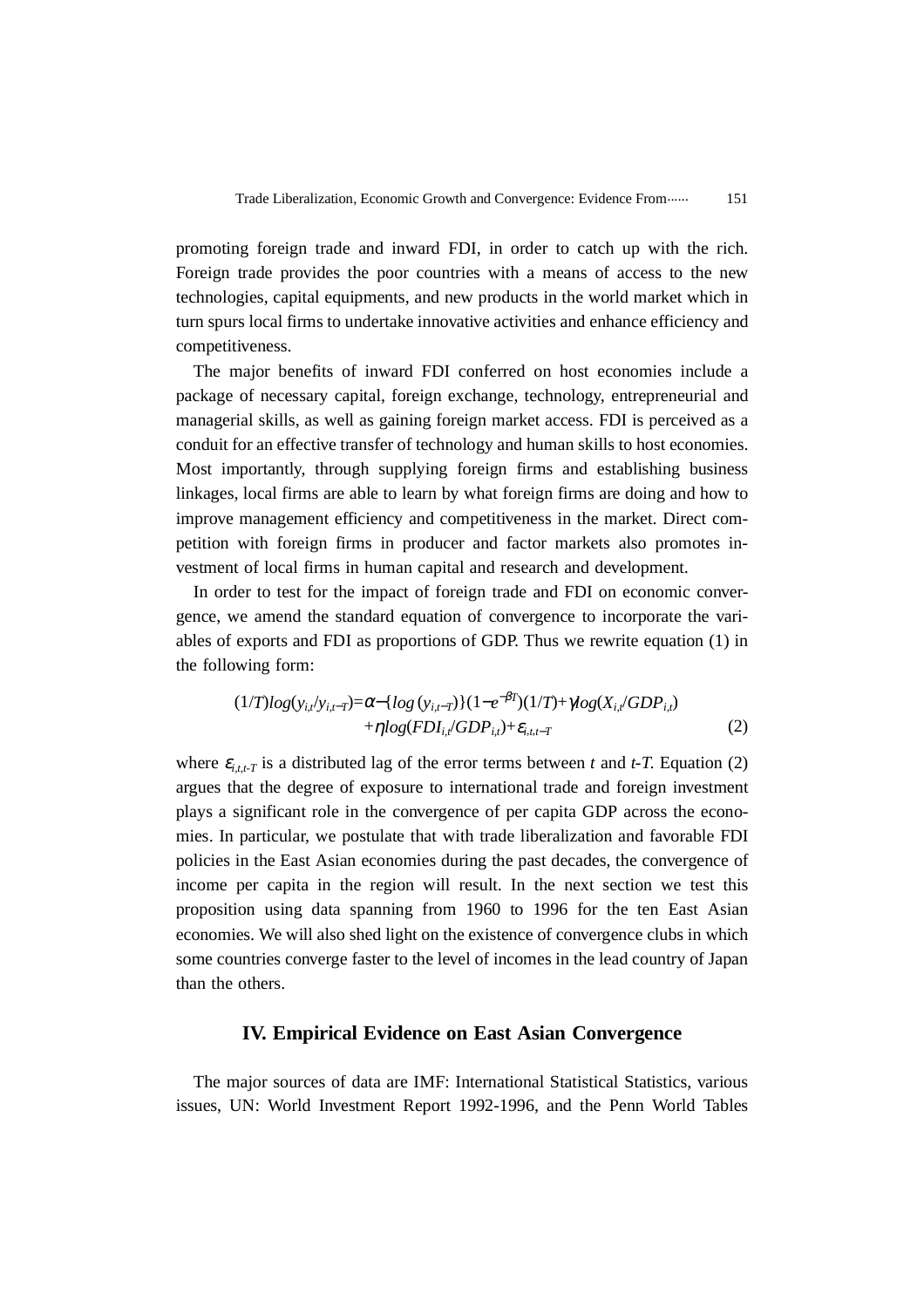(Mark 5.6). Due to the lack of government statistics of FDI data, we use the total outward FDI to Hong Kong by OECD countries as a proxy. We take 1985 as the base year for real per capita income in each economy. We use two groups of data in our estimation: annual data and panel data. Annual data refers to the average annual growth rate of per capita GDP for the period in 1960-1996 for all the ten East Asian economies. Panel data sets are obtained by dividing the time span into eight subperiods and pooling them in regressions. Panel data allows for fixed time effects. By pooling these subperiods in regression, we also increase substantially the number of samples which generate a large degree of freedom in estimation and render the estimation more reliable. It is assumed that all the subperiods have identical β coefficient (Barro and Sala-i-Martin, 1995).

#### **A.**  $\beta$  and  $\sigma$  Convergence:

Panels A and B of Table 1 show the nonlinear least squares estimates in the standard convergence equation (1) for the East Asian economies for various time periods using both annual and panel data. When the equation is estimated for the entire sample of the 10 economies utilizing annual data, the  $\beta$  coefficient is not only statistically insignificant, but also bears a negative sign. Similar result is produced when we exclude Japan or the Philippines from the model estimations. For the period from 1970 to 1996, the sign of the  $\beta$  coefficient changes to positive though still not significant. When the estimates reported in Panel B use the panel

| Data set                                 | coefficient           | No. of obs. | $R^2$  |
|------------------------------------------|-----------------------|-------------|--------|
| <b>Panel A: Annual Data Estimations:</b> |                       |             |        |
| East Asia 10 (1960-1996)                 | $-0.0002(0.0003)$     | 10          | 0.069  |
| East Asia 10 (1970-1996)                 | 0.00041(0.0073)       | 10          | 0.0004 |
| EA excluding Japan, 1960-96              | $-0.0003(0.0002)$ *** | 9           | 0.084  |
| EA excl. Philippines, 1960-96            | $-0.0002(0.00015)$    | 9           | 0.17   |
| NIEs and Japan 1960-1996                 | $0.0105(0.0049)$ **   | 5           | 0.692  |
| Panel B: Panel Data Estimations:         |                       |             |        |
| East Asia 10 (1960-1996)                 | $0.0042(0.0029)$ ***  | 80          | 0.03   |
| East Asia 10 (1970-1996)                 | $0.0111(0.0041)*$     | 60          | 0.118  |
| EA excluding Japan, 1960-96              | 0.0043(0.0034)        | 72          | 0.023  |
| EA excl. Philippines, 1960-96            | $0.0062(0.0033)$ **   | 72          | 0.051  |
| NIEs and Japan (1960-1996)               | $0.0161(0.0047)$ *    | 40          | 0.252  |

|  |  |  | Table 1. Estimations of Convergence |  |
|--|--|--|-------------------------------------|--|
|--|--|--|-------------------------------------|--|

Notes: The regression uses non-linear least squares to estimate equation (1), and the constant that has been estimated is not reported in the table. Figures in parentheses are standard error. \*(\*\*, \*\*\*) indicates significance at the 1% (5%, 10%) significance level.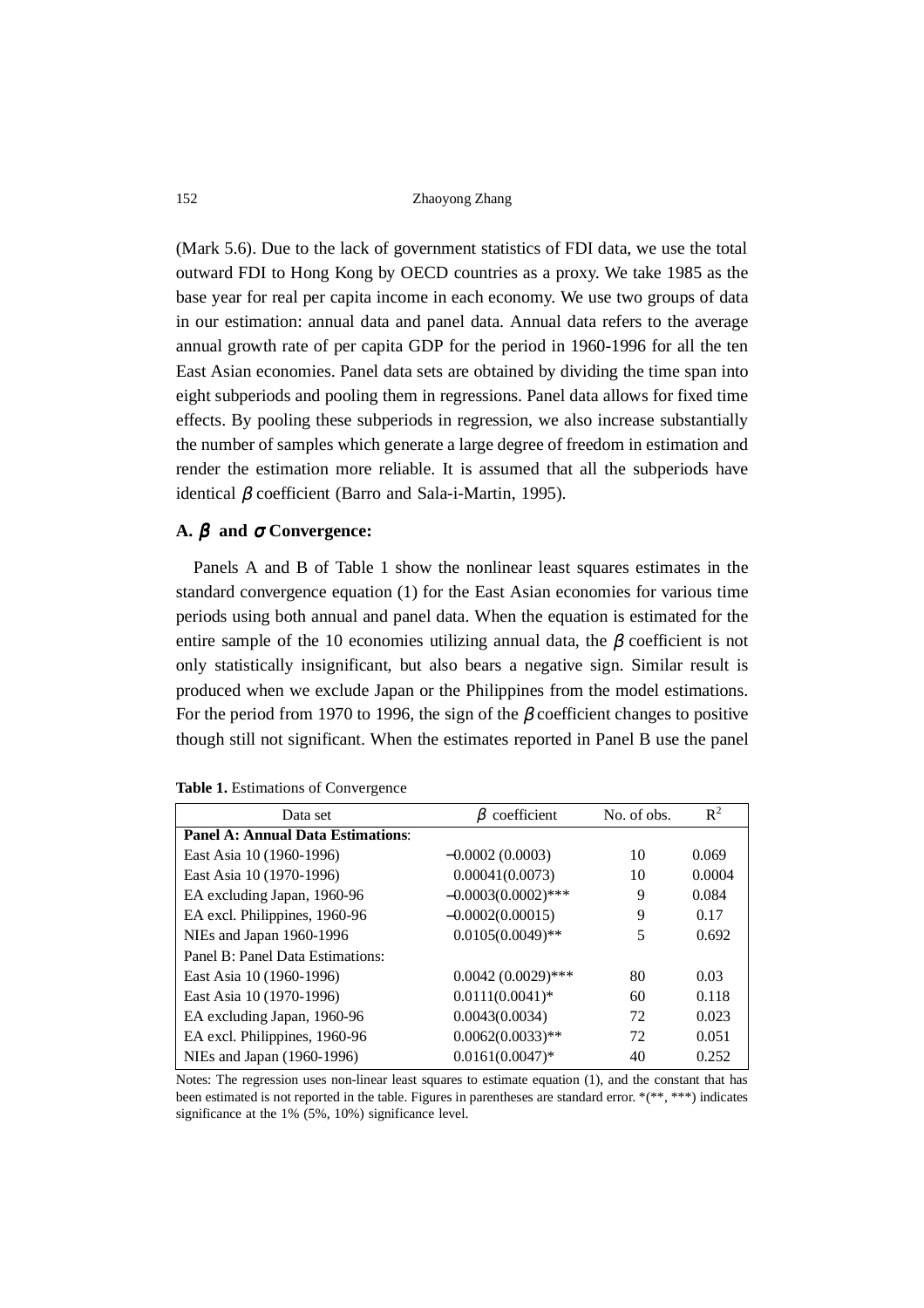data sets, the sign of the  $\beta$  coefficient turns out to be positive and statistically significant. This seems to suggest that the East Asian economies have experienced β convergence at the speed of around 0.6% per annum in 1960-1996. This compares with the estimated speed of convergence of around 2% in the OECD countries (Sala-i-Martin, 1996).

The results in Table 1 suggest that the ten East Asian economies have experienced tendency to converge since 1970. When regression uses panel data, the estimated speed of convergence is  $\beta$  =0.011 and significant at the 1% level for the period in 1970-1996. Most notably, the four Asian NIEs and Japan have converged substantially in 1960-1996 at an estimated speed of convergence ranging from 1.1% to 1.6% per year using different data sets. We have tried to estimate the convergence equation for the subgroups of East Asia, but in none of the cases is convergence within the subgroup significantly found (Table 1). For comparison purpose, we also estimated the Ben-David version of the convergence model (Ben-David, 1993) and obtained similar results (available on request) to our panel data estimations.

We now analyse the existence of  $\beta$ -convergence across the sample period for the ten economies visually. In Figure 1, we put the log of GDP per capita in 1960 on the horizontal axis, and the average growth rate between 1960 and 1996 on the vertical axis. The figure shows that the relation between growth and the initial



**Figure 1.** Convergence across countries: 1960-1996.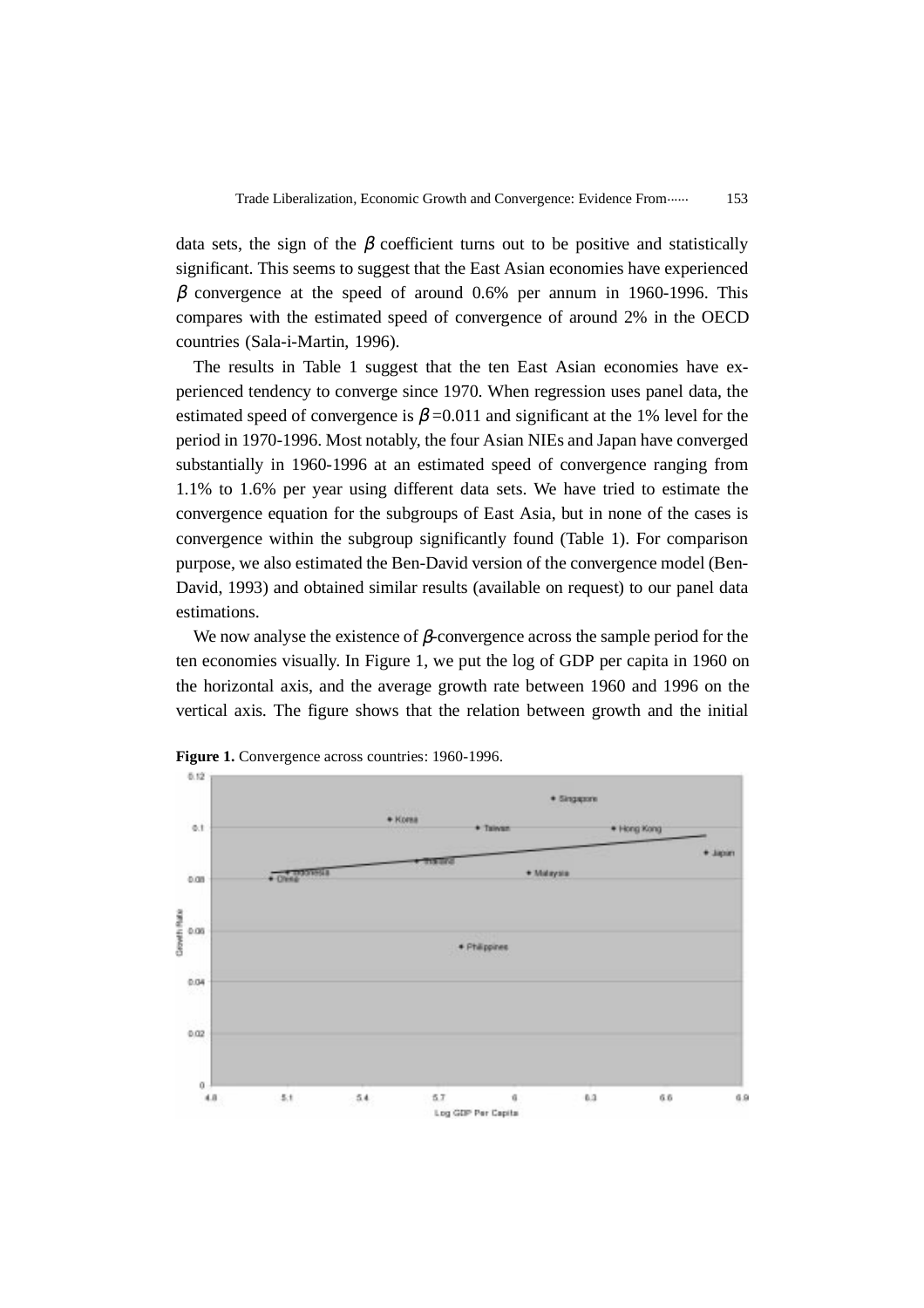154 Zhaoyong Zhang

level of income among the East Asian economies is positive, with a correlation coefficient of 0.2812. This is consistent with our earlier finding of lack of  $\beta$ convergence for the entire sample of East Asian economies. As a matter of fact, divergence within the East Asian group is most substantial during the 1960s (Figure 2). The correlation coefficient between the growth rate and the log of initial per capita GDP is 0.7858 in 1960-1970. Although it is still far from impressive, Figures 3 and 4 already show a sign of convergence for the East Asian



**Figure 2.** Convergence across countries: 1960-1970.

**Figure 3.** Convergence across countries: 1971-1980.

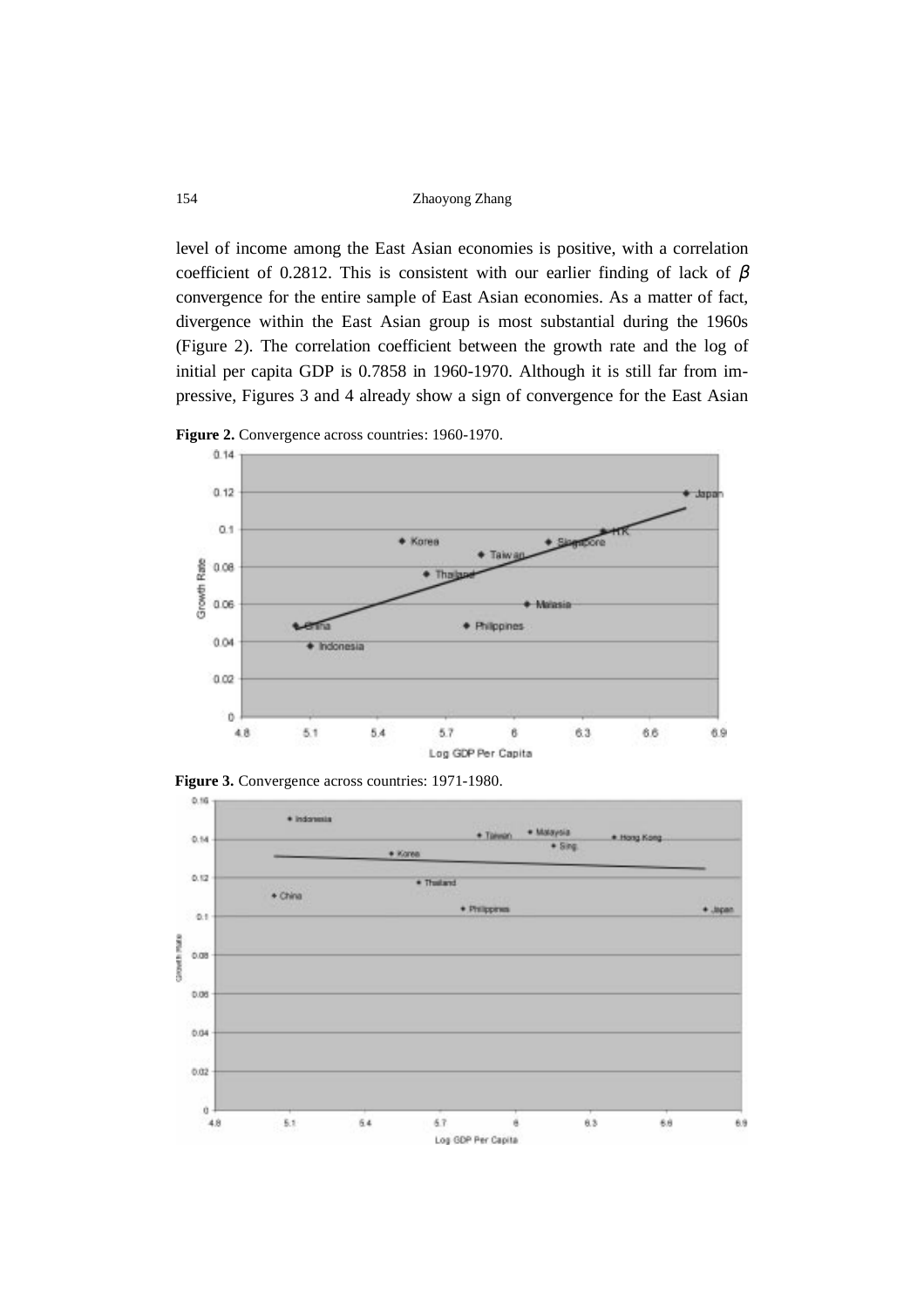economies in the 1970s and in 1981-1996. The correlation between growth and the initial level of GDP per capita is −0.0564 in 1971-1980 and −0.0917 in 1981- 1996, respectively.

To assess the extent to which there has been  $\sigma$  convergence across the East Asian economies, we display in Figures 5 and 6 the behaviour of the dispersion of GDP per capita for the entire sample and the subgroups of East Asian Economies. As seen in Figure 5, the dispersion of per capita GDP for East Asia 10 increased



**Figure 4.** Convergence across countries: 1981-1996.



**Figure 5.** The Dispersion of GDP per capita: East Asian 10, and NIEs4 and Japan.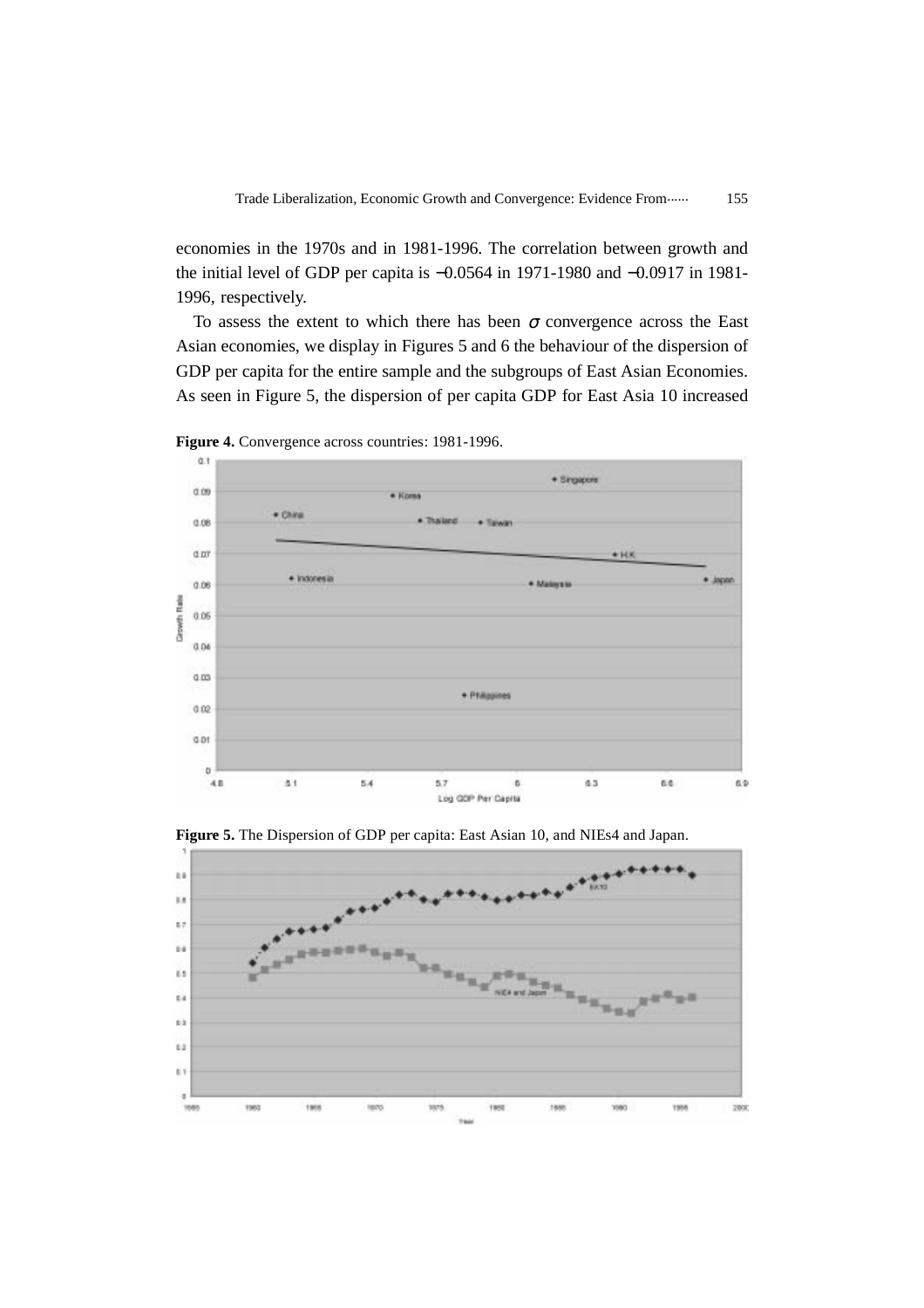rapidly from 0.2355 in 1960 to 0.3588 in 1973, and then fluctuated around this value until the mid-1980s. After 1985, it rose again to 0.40 in 1991 and remained till 1995 before it dropped to 0.39 in 1996. For the subgroup of the four Asian NIEs and Japan, the dispersion of GDP per capita increased in the 1960s and then decreased dramatically until 1991 before increased again in the subsequent years. However, Figure 5 does show an overall downward trend in the cross-economy standard deviation for per capita GDP in the NIEs and Japan from 1960 to 1996. For the rest of East Asia, there is no a clear tendency of  $\sigma$  convergence during the sample period (Figure 6). It is noted that the reduction in cross-economy dispersion of income over time in ASEAN4 and China was not clearly determined up to the early 1980s. A substantial  $\sigma$  divergence was the dominant phenomenon for these economies in 1986-1992. There are two major factors responsible for this divergence: the 1985 economic recession in some ASEAN economies and Chinas rapid economic growth during the period. Since then, the degree of cross-economy income inequality tends to decrease over time. As a matter of fact, ASEAN4 as a subgroup show a similar dispersion pattern of per capita GDP to the subgroup of ASEAN4 and China. For ASEAN5, there is a clear trend of  $\sigma$  divergence during the sample period. Thus, Singapore is the major driving force for the degree of cross-country income inequality in ASEAN.

In line with our late analysis of convergence clubs, we have also plotted the dispersion of GDP per capita among the economies of Hong Kong, Japan, Malaysia and Singapore in Figure 6. These economies show a  $\sigma$  divergence trend in the 1960s, and afterwards a rapid convergence in GDP per capita until the mid



**Figure 6.** The Dispersion of GDP per capita by subgroups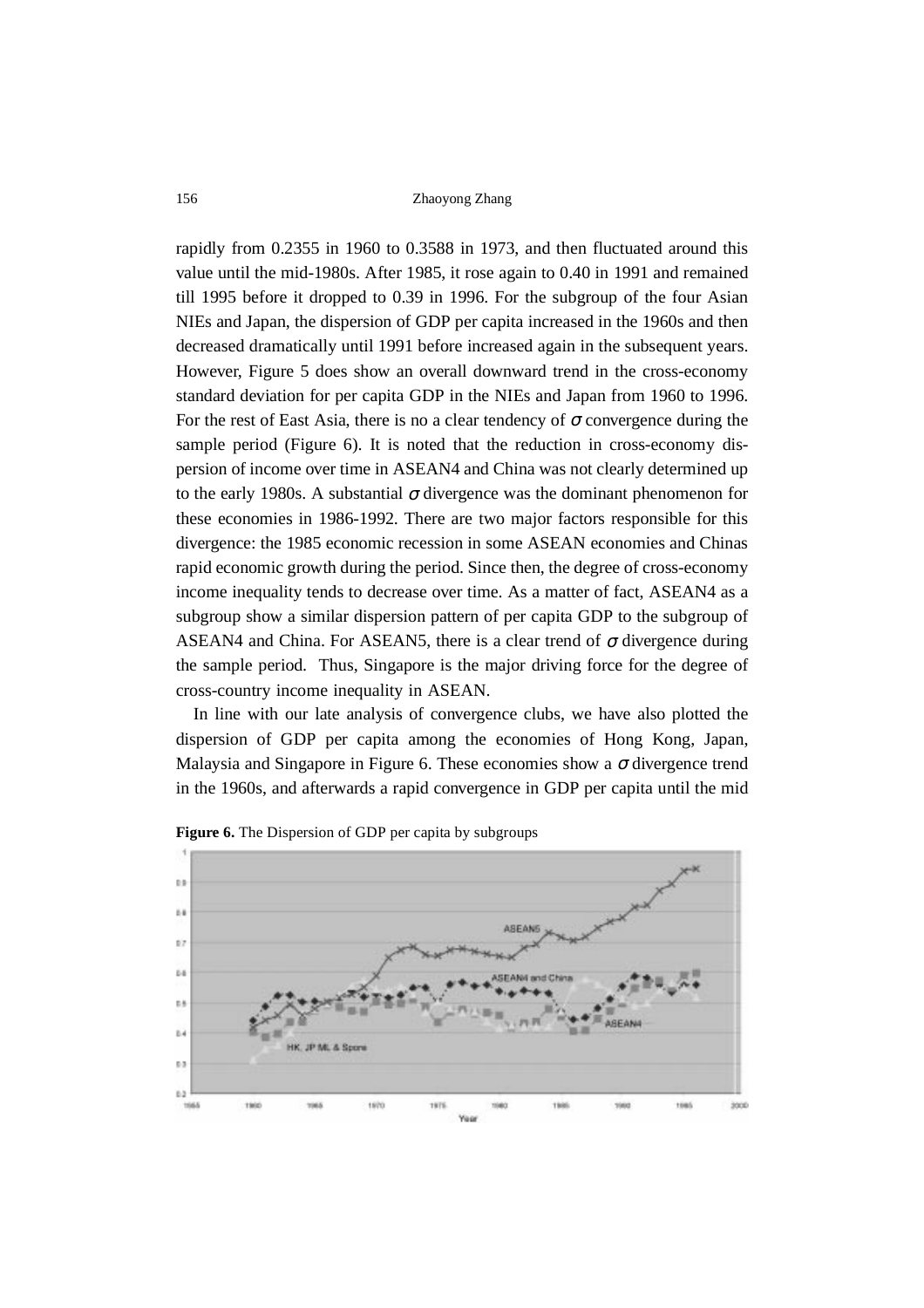1980s. The rising of dispersion of GDP per capita since 1985 is apparently a reflection of the economic recession that occurred in Singapore and Malaysia in 1985 and 1986. The rapid economic growth since then has led these economies to convergence in the late 1980s and 1990s.

#### **B. Role of Trade and FDI in Convergence**

We now turn to the study of the role of foreign trade and FDI in cross-economy income convergence. We use annual average value of FDI and exports as a proportion of GDP of each individual economy in our estimations to reflect the effects of trade and FDI liberalization in these economies. We first estimate equation (2) by focusing on the impact of FDI on cross-economy income

| Data set                           | $\beta$ coefficient                  | <b>Exports</b>      | <b>FDI</b>           | $R^2$ |
|------------------------------------|--------------------------------------|---------------------|----------------------|-------|
| Panel A: Annual Data:              |                                      |                     |                      |       |
| East Asia 10<br>$(1960-1996)$      | $-0.0034(0.006)$                     | $0.0282(0.0086)*$   | $-0.0104(0.006)$ *** | 0.657 |
| East Asia 10<br>$(1970-1996)$      | $-0.008(0.0056)$ *** 0.0228(0.009)** |                     | $-0.0033(0.007)$     | 0.678 |
| EA10 excl. Japan,<br>1960-96       | $-0.003(0.0072)$                     | $0.030(0.011)$ **   | $-0.013(0.0104)$     | 0.659 |
| EA10 excl. Philippines,<br>1960-96 | $-0.0034(0.0069)$                    | $0.0298(0.0105)*$   | $-0.011(0.007)$ ***  | 0.631 |
| NIEs and Japan<br>1960-1996        | $0.0108(0.0016)*$                    | $0.0022(0.0008)$ ** | 0.0002(0.0002)       | 0.989 |
| Panel B: Panel Data:               | 0.0036(0.0055)                       | $0.024(0.011)$ **   | $-0.0085(0.006)$ *** | 0.128 |
| East Asia 10<br>$(1960-1996)$      | $-0.001(0.0057)$                     | $0.0338(0.0116)*$   | $-0.0113(0.0064)$ ** | 0.218 |
| East Asia 10<br>$(1970-1996)$      | 0.0034(0.006)                        | $0.029(0.014)$ **   | $-0.0136(0.0106)$    | 0.137 |
| EA10 excl. Japan,<br>1960-96       | 0.0028(0.0057)                       | $0.0245(0.013)$ **  | $-0.0084(0.007)$     | 0.109 |
| EA10 excl. Philippines,<br>1960-96 | $0.0289(0.008)*$                     | $0.0325(0.014)$ **  | $-0.008(0.005)$ ***  | 0.467 |
| NIEs and Japan<br>$(1960-1996)$    | $-0.0034(0.006)$                     | $0.0282(0.0086)*$   | $-0.0104(0.006)$ *** | 0.657 |

**Table 2.** Estimations of Convergence with FDI and Exports as Additional Variables

Notes: The regression uses non-linear least squares to estimate equation (2), and the constant that has been estimated is not reported in the table. The number of observations in each estimation is the same as the ones reported in Table 1. Figures in parentheses are standard error. \*Indicates significance at the 1% significance level, \*\*Indicate significance at the 5% significance level, and \*\*\*Indicate significance at the 10% significance level.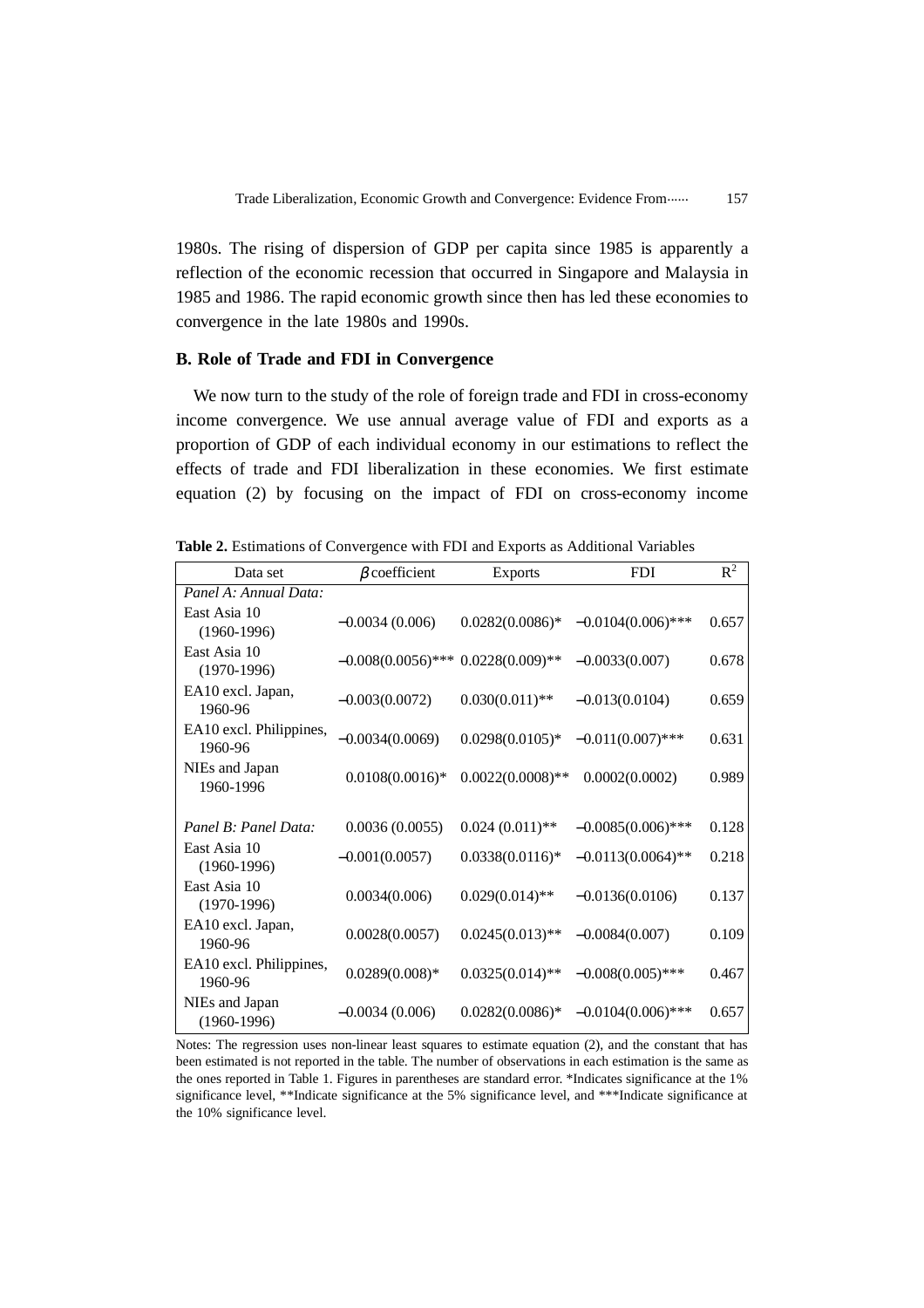convergence using both annual and panel data sets. The results (available on request) do not indicate that East Asian economies significantly converge over the entire sample period. For the subgroup of Asian NIEs and Japan, the inclusion of FDI as an additional variable has not only produced a significant positive coefficient of FDI, but also led to a slight increase in the magnitude of  $\beta$ coefficient. The effects of FDI in other subgroups are not statistically significant.

Table 2 presents the estimates using both annual and panel data sets. When both FDI and exports are included in the estimations, the estimated  $\beta$  coefficient remains insignificant, but is substantially higher than in the previous case for the entire sample period. As seen in Panel B, the  $\beta$  coefficient is positive and more than doubled comparing with the coefficient in Table 1. For the period from 1970 to 1996, the estimated  $\beta$  coefficients in both panels show a negative sign and significant at the 10% level using annual data. Exports have a positive and significant coefficient in both panels which confirm the positive impact of trade liberalization on the cross-economy income inequality over time. However, the estimated coefficients of FDI are negatively signed. One possible explanation is that the kind of FDI that some of the East Asian developing economies attracted is essentially of the tariff jumping variety which may result in immiserizing growth in the host economies (Bhagwati, 1973). Moreover, of the total FDI flows in these economies, the bulk are injected in the labour-intensive industries with low value-added which in most cases are the industries and sectors that the source countries have been losing comparative advantage relative to the host countries (Zhang and Ow, 1996). It is more evidenced that FDI in these industries is less likely to speed up the catching up of these economies to the target economies because investment in the latter economies focuses on high value-added and capital and technology-intensive manufactures. Chinas recent move towards the policy of selective FDI is basically a response to this issue. Finally, the complementary feature of exports and FDI is another factor to explain the negative impact of FDI on economic convergence.

 In contrast to the case of the whole sample group, FDI and exports not only play a crucial role in the economic development of Asian NIEs and Japan, but also exhibit a much larger impact on these economies income convergence than without them. With the inclusion of exports and FDI, the speed of convergence within Asian NIEs and Japan is  $\beta = 0.0289$ , or 2.89% annually with a significance level of 1%. This to a certain extent explains the role of free trade in promoting growth and income convergence.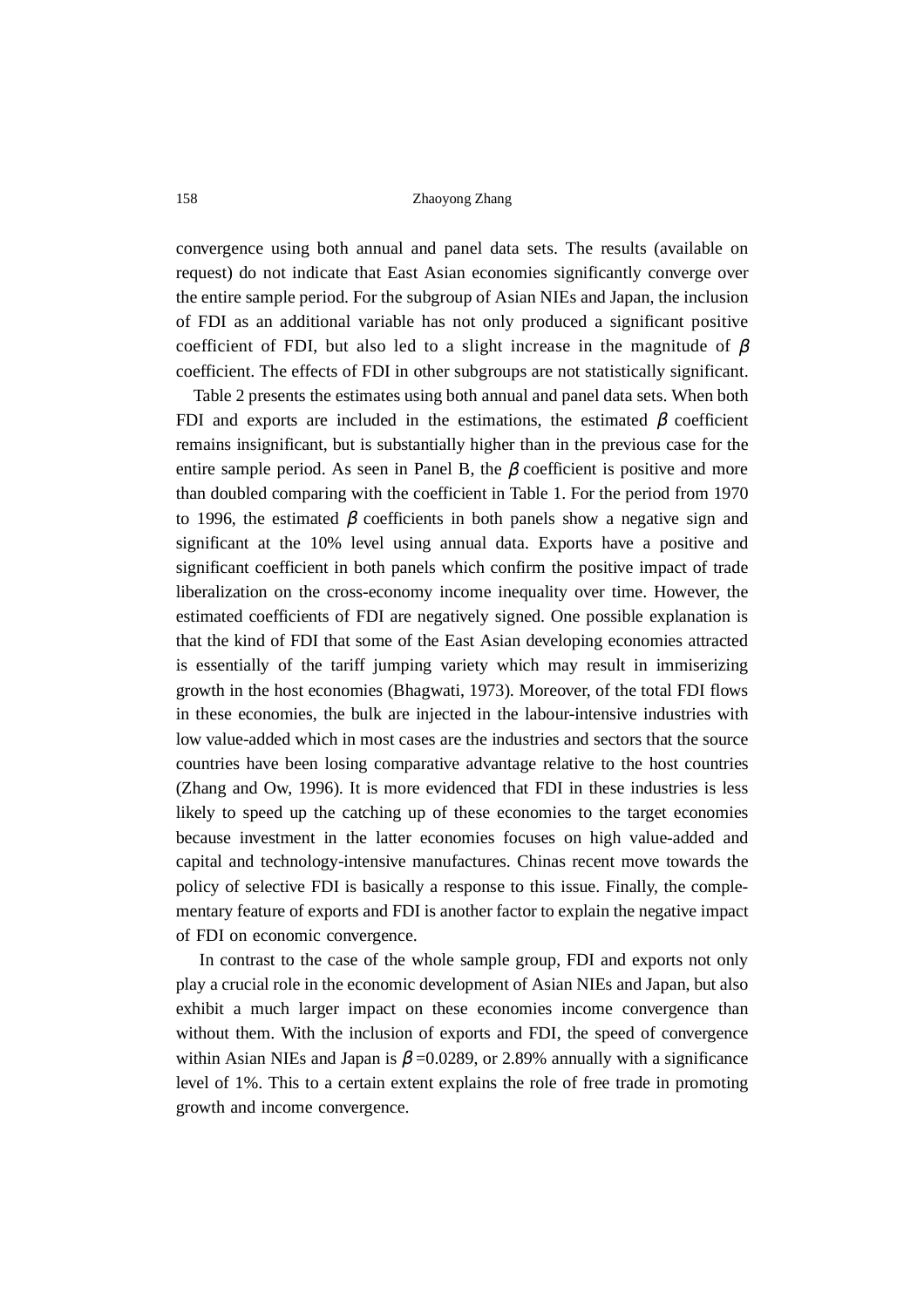| Data set                  | Constant   | <b>Exports</b> | FDI           | $R^2$ (SEE) | F-stat |
|---------------------------|------------|----------------|---------------|-------------|--------|
| East Asia 10, 1960-1996   | 0.0853     | 0.0554         | $-0.334$      | 0.529       | 3.926  |
|                           | $(0.007)*$ | $(0.021)$ **   | $(0.194)$ *** | (0.016)     |        |
| NIEs and Japan, 1960-1996 | 0.109      | 0.0134         | $-0.0598$     | 0.624       | 1.659  |
|                           | $(0.004)*$ | $(0.009)$ ***  | (0.076)       | (0.0047)    |        |
| ASEAN4 and China, 60-96   | 0.044      | 0.0327         | $-0.0671$     | 0.336       | 0.506  |
|                           | $(0.01)$ * | (0.061)        | (0.542)       | (0.016)     |        |

**Table 3.** Estimations of the Direct Impact of FDI and Exports on Convergence

Notes: The regression uses ordinary least squares to estimate b as a function of FDI and exports as proportions of GDP. Figures in parentheses are standard error. \*Indicates significance at the 1% significant level. \*\*Indicates significance at the 5% significant level. \*\*\*Indicates significance at the 10% significant level.

The role of foreign trade in promoting convergence is further ascertained when we try to estimate the direct impact of exports and FDI on the  $\beta$ -coefficient. This is done by first estimating recursively the standard convergence model, and then using the recursive coefficients of  $\beta$  to estimate  $\beta$  as a function of FDI and exports as proportions of GDP. The empirical results, as shown in Table 5, confirm our earlier conclusion that exports have a positive, significant impact on the  $\beta$ convergence, while FDI negatively affects the  $\beta$  convergence, for the whole sample period of the ten East Asian economies. Though not significant, it is seen that the negative influence of FDI on convergence is smaller in the sub-group of Japan and NIEs 4 than that in the group of ASEAN 4 and China.

## **V. A Test of Convergence Club**

In order to test the proposition that the four Asian NIEs converge faster to the income level in the lead country of Japan than the rest, we adopt a cubic equation which has been formulated by Chatterji (1992). This is to allow the existence of mul-tiple convergence equilibria among the economies. We estimate the following model:

$$
Z_t = a_1 Z_{t-1} + a_2 Z_{t-1}^2 + a_3 Z_{t-1}^3 \tag{3}
$$

where  $Z_t$  = the logarithm of per capita GDP(Japan) in 1996 minus the logarithm of per capita GDP of country *i* in 1996; and  $Z_{t-1}$ = the logarithm of per capita GDP(Japan) in 1960 minus the logarithm of per capita GDP of country *i* in 1960. If coefficient  $a_1$  is less than one and coefficient  $a_2$  as well as coefficient  $a_3$  are equal to zero, then there is a strong convergence to the per capita income of the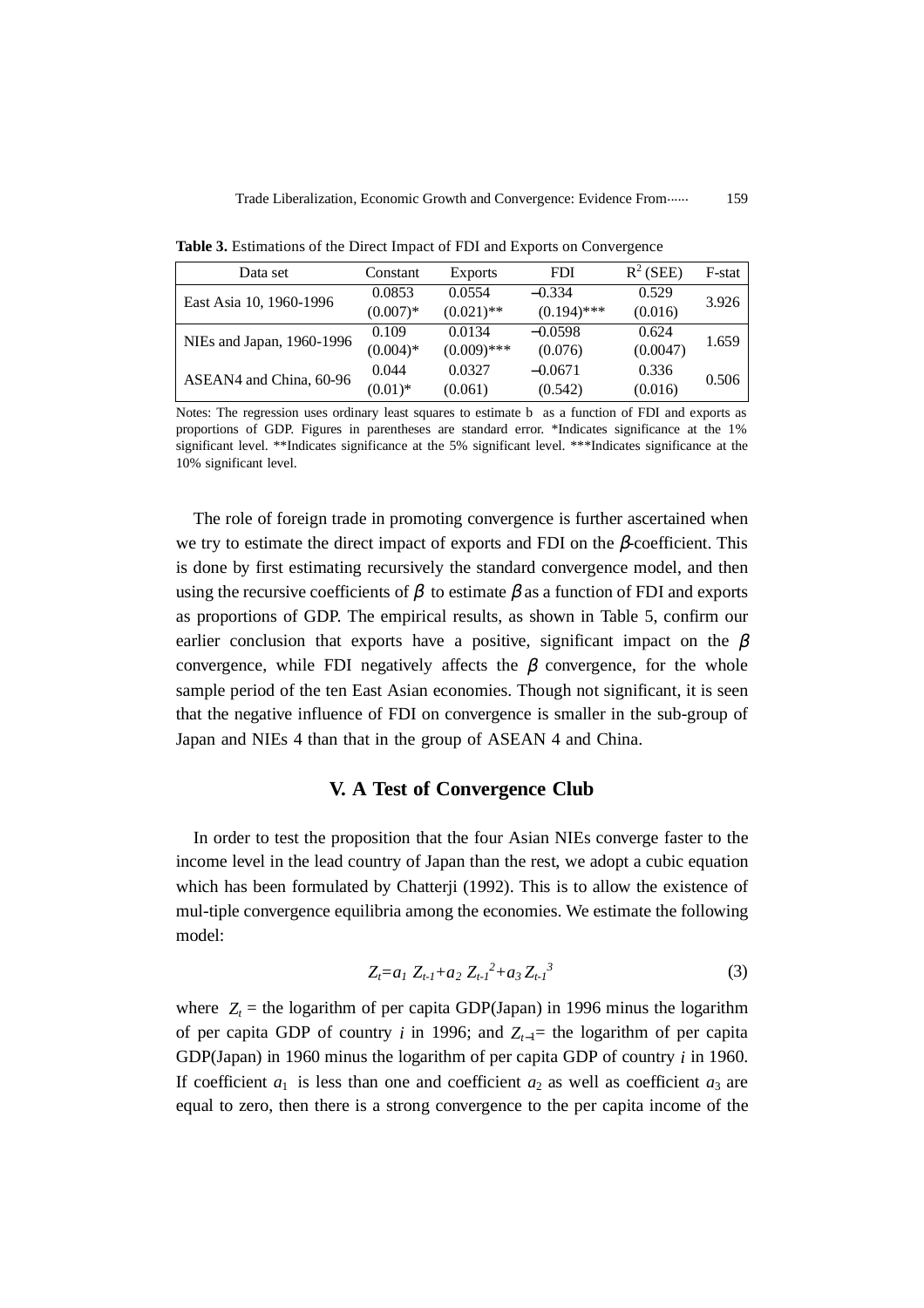160 Zhaoyong Zhang

lead country by all economies. If coefficient  $a_3$  is equal to zero, and coefficients  $a_1$ as well as  $a_2$  are positive, then some countries converge strongly to the leader and form an exclusive convergence club from which the remaining countries are excluded. If coefficients  $a_1$ ,  $a_2$  and  $a_3$  are all non-zero, then an inferior and a superior club can be identified. Estimation of equation (3) relating the gap in 1996 to the gap in 1960 with 9 observations gives the following results (standard errors are reported in the parentheses):

$$
Z_{1996} = 0.3485 \times Z_{1960} + 1.1811 \times Z_{1960}^{2} - 0.4161 \times Z_{1960}^{3}
$$
\n
$$
(0.25) \qquad (0.645) \qquad (0.301)
$$
\n
$$
R^{2}_{adjusted} = 0.501, SER = 0.477
$$
\n(4)

We also estimated equation (3) using panel data (with 72 observations) to incorporate the dynamics, and the results are as follows with standard errors in the parentheses:

$$
Z_{t} = 0.8157 \times Z_{t-1} + 0.2685 \times Z_{t-1}^{2} - 0.0842 \times Z_{t-1}^{3}
$$
\n
$$
(0.155) \qquad (0.193) \qquad (0.057)
$$
\n
$$
R^{2}_{adjusted} = 0.934, SE = 0.186
$$
\n(5)

It shows that the estimates in equation (5) using panel data are better determined than those in equation (4). Since all three coefficients are significant at least at a 10% significant level, an inferior club and a super club must exist. Figures 7 and 8 represent the results from equations (4) and (5), respectively. It is interesting to



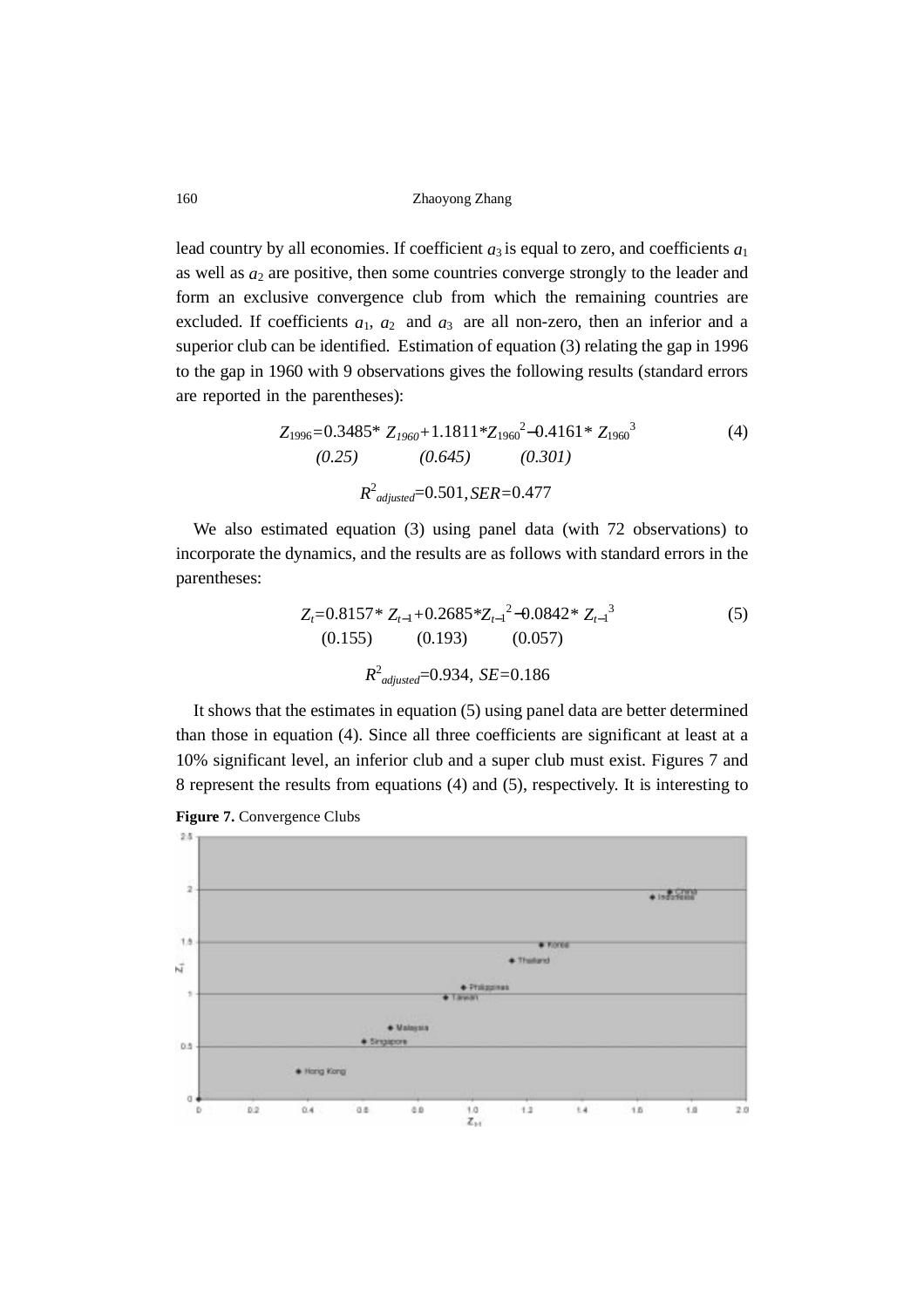note that both figures indicate the three equilibria implicit in equation (3) labelled  $E_1$ ,  $E_2$ , and  $E_3$ , but differ in which clubs the marginal economies have to be included.  $E_1$  is the high equilibrium, representing strong convergence, and  $E_3$  the low equilibrium representing low convergence. The middle equilibrium  $E_2$  is unstable, indicating no convergence.

As shown in Figure 7, those economies with an initial gap of income less than  $Z_{t-1}=0.71$  tend to converge toward the high equilibrium at  $E_1$ , however, those economies with an initial gap greater than 0.71 tend to converge toward the low equilibrium at  $E_3$ . This contrasts with a cutoff point of 1.15 as represented in Figure 8 based on panel data. Consequently, we observe two mutually exclusive convergence clubs: one for the "rich" economies and one for the "poor" where the cutoff point between the two is the initial gap of 0.71 (1.15 in the case of panel data estimation). In other words, those economies whose initial per capita GDP is about half (one third in the panel data case) or more of that of the lead country (Japan) belong to the high convergence club.<sup>3</sup> Apparently estimates in equation  $(4)$ conclude three economies in the high club, namely Hong Kong, Singapore and Malaysia, in which Malaysia is in the marginal case, while the results based on panel data estimation show that Korea and Taiwan are also the members of the "rich club". These economies in the high club tend to enjoy the same per capita GDP as Japan in the long run.

On the other hand, those economies with an initial per capita GDP less than half



Figure 8. Convergence Clubs (Panel Data).

<sup>3</sup>The natural logarithm of 2 (3.15) is approximately 0.71 (1.15).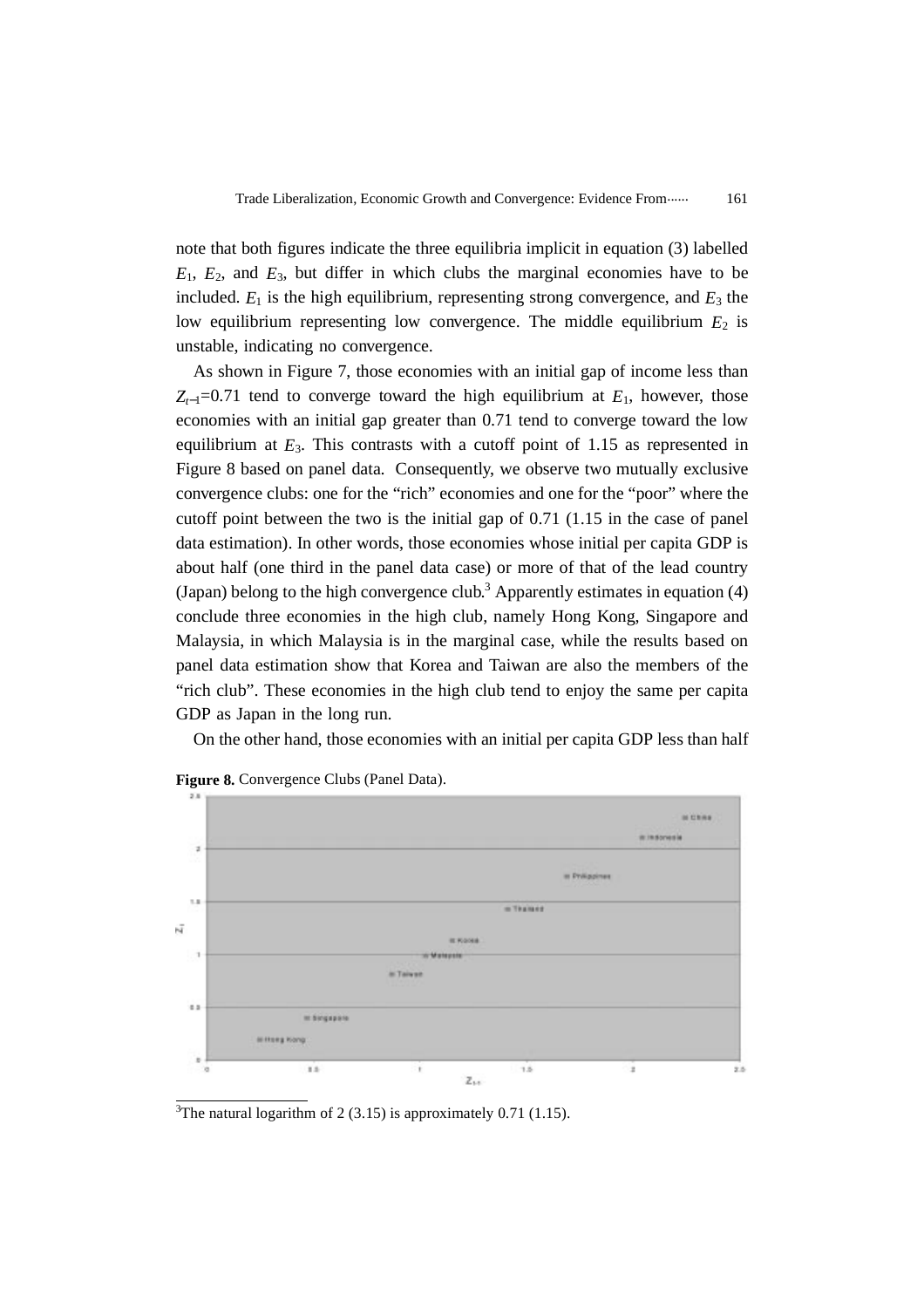(or one third in the panel data case) of the lead country belong to the low convergence club. These economies tend to converge toward another steady-state characterized by an initial per capita GDP approximately one-seventh (one-twelfth in the case of panel data estimation) that of the lead country (Japan).<sup>4</sup> The economies that belong to the low convergence club include China, Indonesia, Korea, the Philippines, Taiwan and Thailand (China, Indonesia, the Philippines, and Thailand in the second case). It is surprising to note that Korea is a member of the low convergence club or only a marginal member of the high club. Some special factors are clearly needed to account satisfactorily for the growth performance of Korea economy.

Our findings lend some support to the proposition that a liberal trade regime promotes convergence. In the high convergence club, it is noted that all the members pursue export promotion or liberal trade policies, while in the low club, inward looking import-substitution policies are still by and large the important policies pursued by some economies. This seems to be consistent with Sachs and Warner (1995) who show that the open group displays convergence, while the closed group does not.

## **VI. Conclusion**

In this study, we have examined the interrelationship between regional integration and economic convergence in the East Asian economies by linking income convergence to foreign trade and FDI. Our results show that convergence within the 10 East Asian economies is very weak for the entire sample period of 1960- 1996. With the inclusion of FDI and exports as additional variables, there is not much improvement in income convergence within the group. One possible explanation is that the kind of FDI that some of the East Asian developing economies attracted is mainly in labour-intensive industries with low value-added, and is essentially of the tariff jumping variety which may result in immiserizing growth in the host economies. However, there is a tendency for convergence in East Asia since 1970. This is supported by the estimated speed of convergence which is  $\beta = 0.0111$  and significant at the 1% level when panel data are utilized.

Most notably, the four Asian NIEs and Japan have converged substantially in 1960-1996, with the estimated speed of convergence ranging from 1.1% to 1.6%

<sup>&</sup>lt;sup>4</sup>The natural logarithm of 7 (12) is approximately 2 (2.5).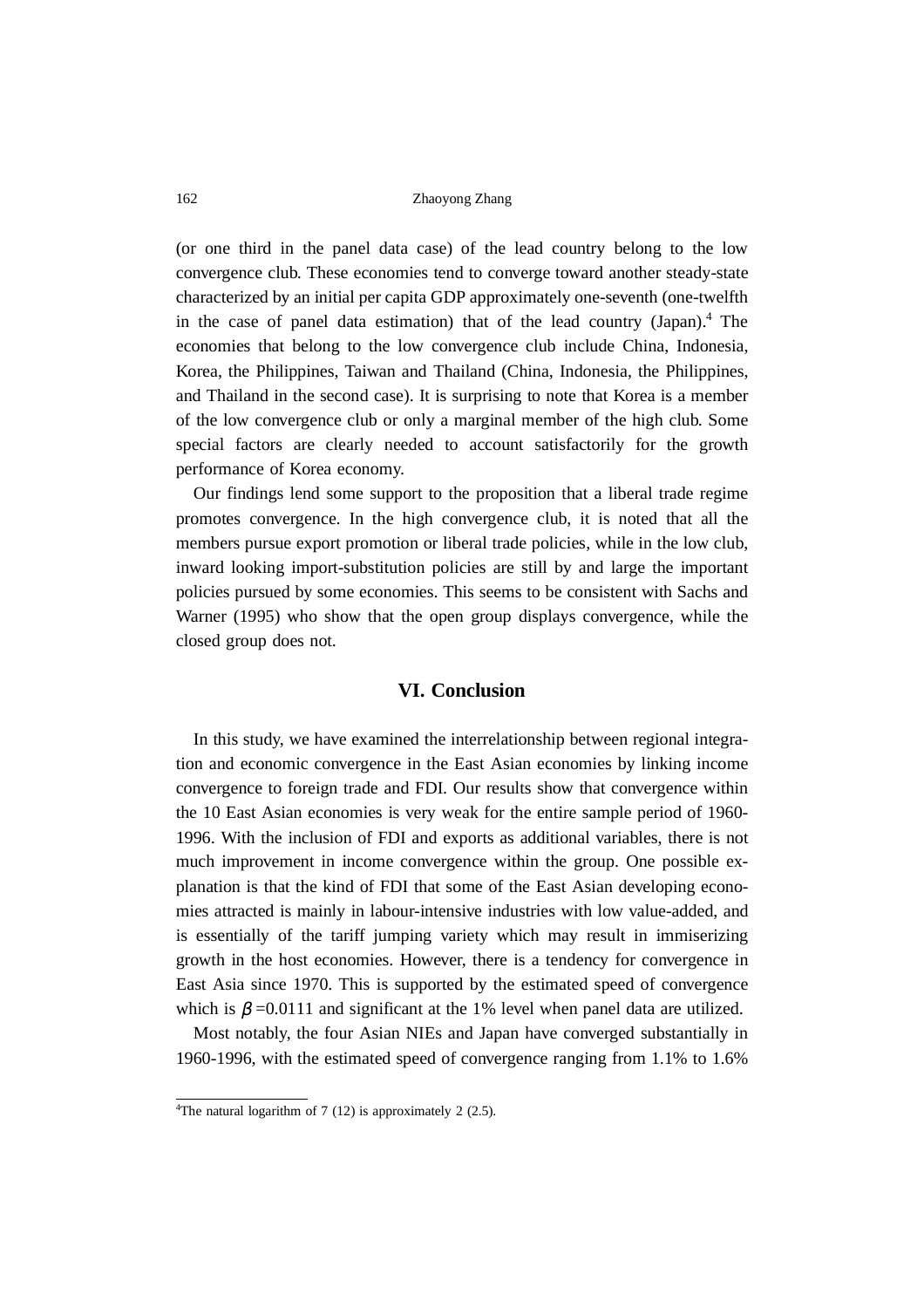per year depending on whether the annual or panel data are utilized. FDI and exports not only play a crucial role in the economic development of Asian NIEs and Japan, but also exhibit a much larger impact on these economies convergence than without them. With the inclusion of exports and FDI, the speed of convergence within Asian NIEs and Japan is  $\beta$ =0.0289, or 2.89% annually with a significance level of 1% when the panel data are utilized. This to a certain extent explains the role of free trade in promoting growth and income convergence. Finally, our results from estimating a cubic equation *à la* Chaterji (1992) imply that East Asia has been forming two convergence clubs, i.e. a high convergence club and a low convergence club. Those economies whose initial per capita GDP is half (one third in the panel data case) or more of that of the lead country (Japan) form the high convergence club, while those economies whose initial per capita GDP which is less than half (or one third) of the lead country belong to the low convergence club. Our results seem to suggest that in the long run the economies in the high convergence club tend to enjoy the same level of per capita GDP as Japan, while those in the low convergence club tend to converge towards another steady-state characterized by an initial per capita GDP approximately one-seventh (one-twelfth in the case of panel data estimation) that of the lead country (Japan). This has important implication for an economy when forming its development policy to catch up on its target leaders.

# **Acknowledgement**

I am grateful to Siow Yue Chia, Ronald I. McKinnon, William E. James, Akira Kohsaka, Jong Eun Lee, two anonymous referees and participants of the 6th EAEA Convention for helpful comments and suggestions on earlier version of this paper. The final version was completed while I was visiting ICSEAD. I thank Peter Wang for research assistance. I am alone responsible for any remaining shortcomings.

Date acccepted: June 2000

#### **References**

Dobson, W. and S.Y. Chia (1997), *Multinationals and East Asian Integration*, IDRC and ISEAS.